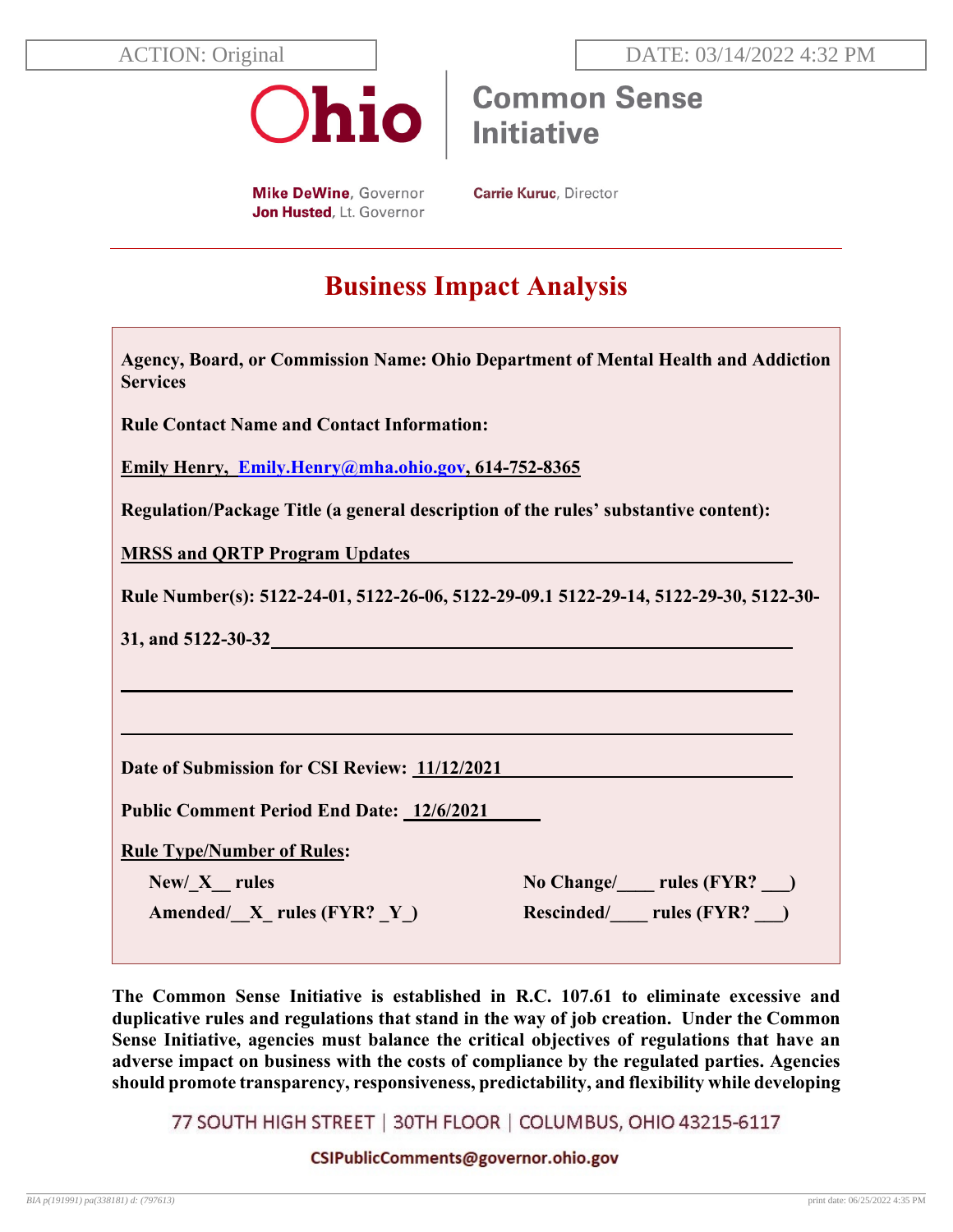**regulations that are fair and easy to follow. Agencies should prioritize compliance over punishment, and to that end, should utilize plain language in the development of regulations.** 

#### **Reason for Submission**

**1. R.C. 106.03 and 106.031 require agencies, when reviewing a rule, to determine whether the rule has an adverse impact on businesses as defined by R.C. 107.52. If the agency determines that it does, it must complete a business impact analysis and submit the rule for CSI review.** 

**Which adverse impact(s) to businesses has the agency determined the rule(s) create?** 

**The rule(s):**

- **a.** ☒ **Requires a license, permit, or any other prior authorization to engage in or operate a line of business.**
- **b.** ☐ **Imposes a criminal penalty, a civil penalty, or another sanction, or creates a cause of action for failure to comply with its terms.**
- **c.** ☐ **Requires specific expenditures or the report of information as a condition of compliance.**
- **d.** ☐ **Is likely to directly reduce the revenue or increase the expenses of the lines of business to which it will apply or applies.**

#### **Regulatory Intent**

**2. Please briefly describe the draft regulation in plain language. Please include the key provisions of the regulation as well as any proposed amendments.**

**5122-29-14 sets forth the requirements of the Mobile Response and Stabilization Service (MRSS). This is a service designed to provide immediate response to young people who experiencing emotional symptoms, behaviors, or traumatic circumstances that have compromised or impacted their ability to function within their family, living situation, school, or community.**

**5122-29-28 sets forth the requirements for the Intensive Home Based Treatment (IHBT) service. IHBT is a behavioral health service for children and adolescents, that is intended to prevent out-of-home placement or assisting with the transition of children** 

# 77 SOUTH HIGH STREET | 30TH FLOOR | COLUMBUS, OHIO 43215-6117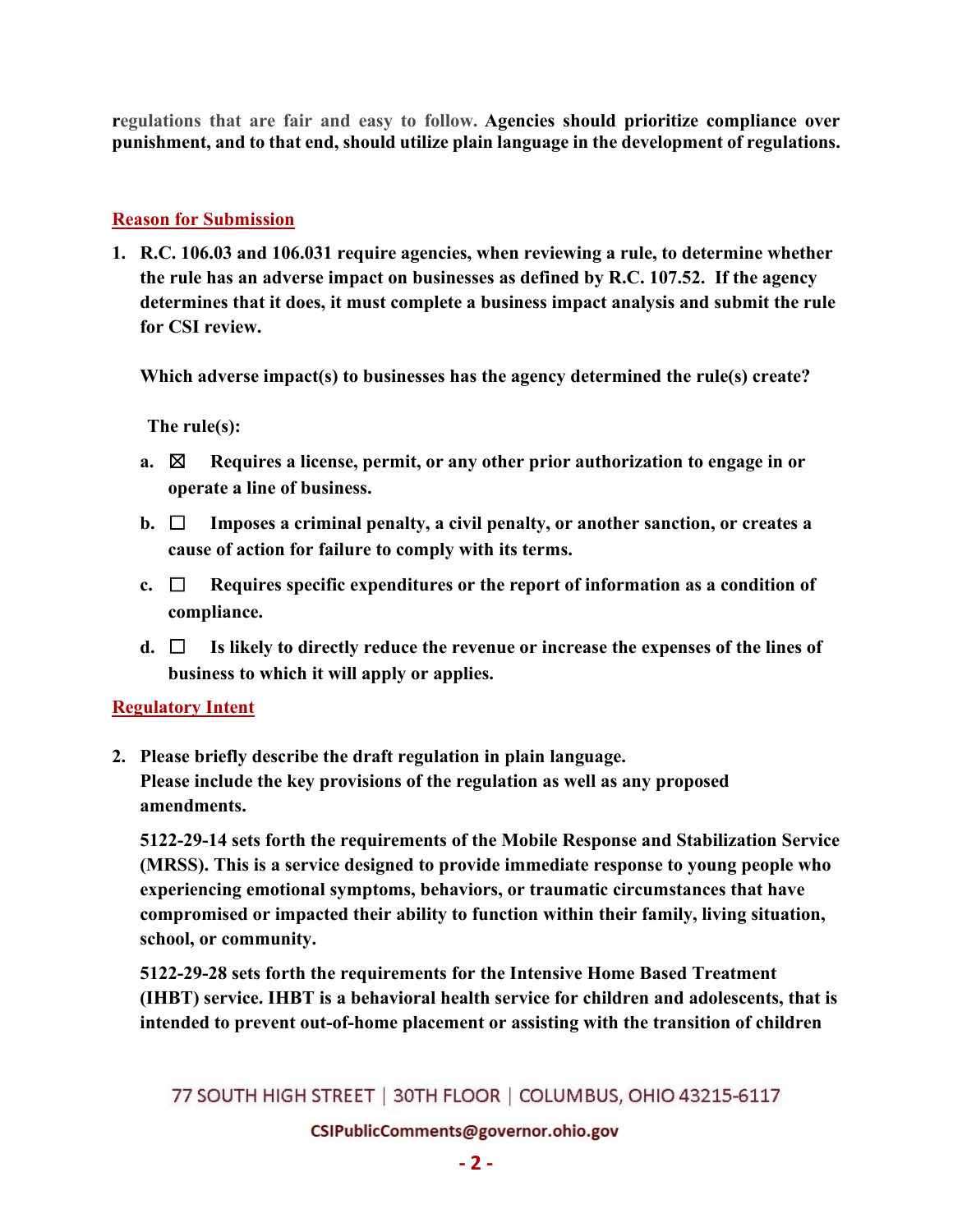**and adolescents back to a home setting. 5122-29-30 is also being modified to add the IHBT service to paragraph (C).**

**5122-24-01 is the definition rule for all certified behavioral health providers and the services definitions in OAC Chapters 5122-25 through 5122-29. The rule amendment is being done to update the definition of person with serious emotional disturbance.**

**5122-29-09.1 and 5122-30-32 are rules that define Qualified Residential Treatment Programs (QRTP), in SUD Residential and licensed residential facilities respectively. The rules are being updated to stay aligned with QRTP programs in other care settings. The rules have had after care support and services definitions added, along with clarification on trauma competency requirements for staff.**

**5122-30-31 is being updated to be consistent with QRTP programs, limiting the lookback period for substantiated findings of abuse or neglect.**

**5122-26-06 is being updated to better align employee background check requirements for outpatient child and adolescent serving providers with the MHAS residential facility background check rules in place of referencing Ohio JFS background check rules.**

**5122-29-30 is being updated to include MRSS.**

**3. Please list the Ohio statute(s) that authorize the agency, board or commission to adopt the rule(s) and the statute(s) that amplify that authority.** 

**ORC 5119.34. ORC 2151.86, ORC 5119.36** 

**4. Does the regulation implement a federal requirement? Is the proposed regulation being adopted or amended to enable the state to obtain or maintain approval to administer and enforce a federal law or to participate in a federal program? If yes, please briefly explain the source and substance of the federal requirement.**

**It is not a federal requirement, but a direction where over thirty states have implemented youth, family and adult peer support and Ohio is executing its MRSS peer support process the same.** 

**The federal Family First Prevention Services Act (FFPSA), enacted as part of P.L. 115- 123, with limited exception, requires that in order for a state to received Title IV-E reimbursement for a child or adolescent placed in a group home/residential setting for more than two weeks, the setting must be a Qualified Residential Treatment Program (QRTP). The QRTP must have a trauma-informed treatment model designed to address the clinical needs of children, have licensed or registered nursing and clinical staff available 24/7, facilitate family participating in the child/adolescent's treatment (if in the best interest of the child/adolescent), facilitates family outreach, provides family-**

77 SOUTH HIGH STREET | 30TH FLOOR | COLUMBUS, OHIO 43215-6117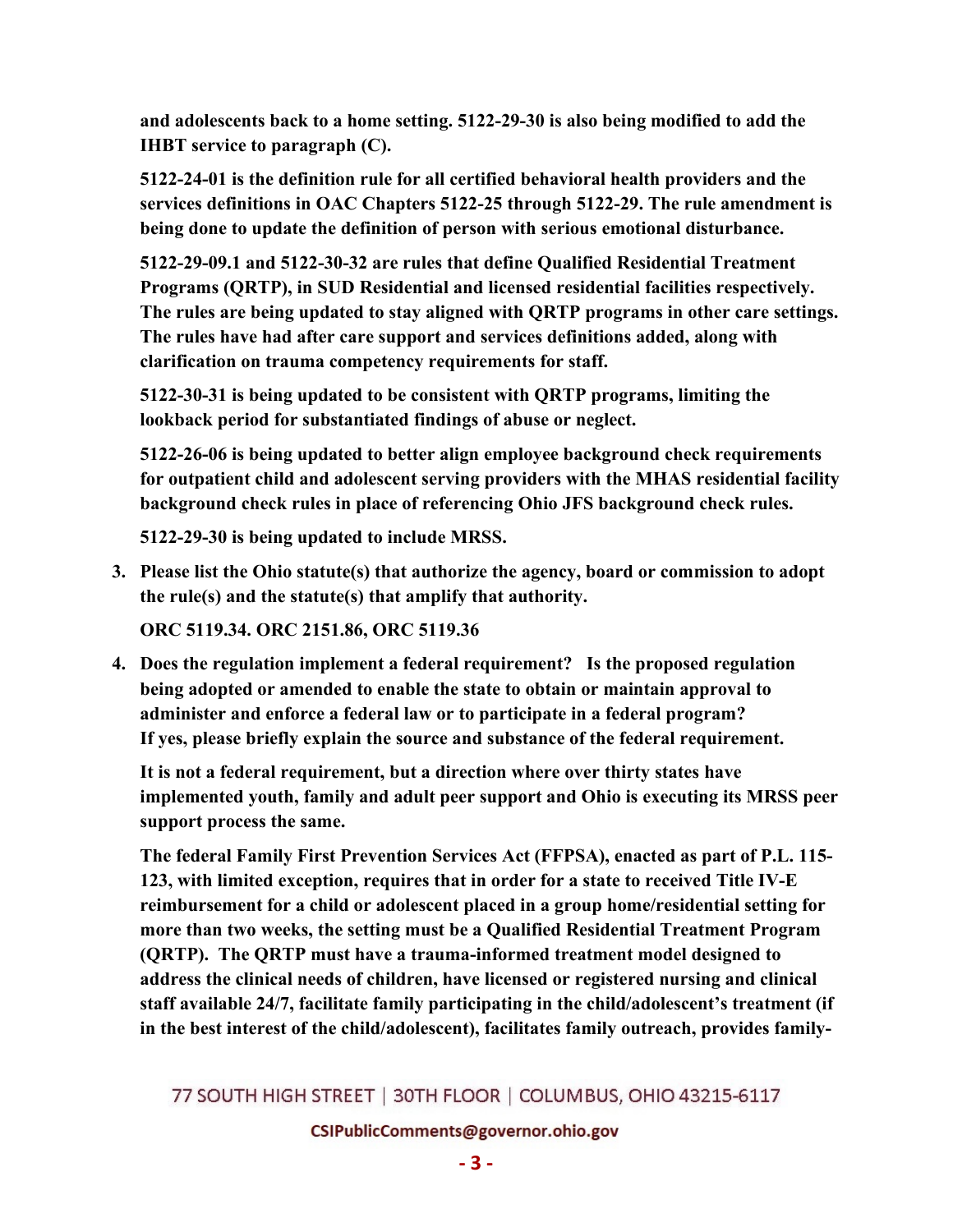**centered discharge planning and six months of family-based aftercare supports, and is licensed and nationally accredited by the Commission on Accreditation of Rehabilitation Facilities (CARF), the Joint Commission (TJC), or the Council on Accreditation (COA).**

**The Social Security Act contains a requirement to conduct a fingerprint based criminal records check on adults working in a residential facility for youth in order to receive Title IV-E funds.**

**5. If the regulation includes provisions not specifically required by the federal government, please explain the rationale for exceeding the federal requirement.**

**Rules does not exceed federal government, there is encouragement from the Substance Abuse and Mental Health Services Administration and the Centers for Medicare and Medicaid Services for state to address crisis for youth and their families through Mobile Response and Stabilization Services.**

**QRTP and residential facility background check rules are applicable to all entities required by the ORC to obtain a license as a Class I residential facility, not only those which accept IV-E placements. QRTP requirements are designed to improve the quality of residential programs, and OhioMHAS did not want to set a different standard of treatment based upon payor source.**

**While the federal QRTP regulations do require discharge planning, they do not specifically require discharge planning to begin the day after placement. Requiring discharge planning to begin immediately is intended to shorten the length of time that a youth is placed in out-of-home care, and also aligns with at least one of the accrediting body standards.** 

**6. What is the public purpose for this regulation (i.e., why does the Agency feel that there needs to be any regulation in this area at all)?**

**The rules are required for IHBT and MRSS, to be available in the state of Ohio. The QRTP rule and residential facility criminal background check rules are required in order for Ohio to continue to participate in the federal Title IV-E program. In addition, the residential facility background check rule, which extends beyond Title-IV placement, meets Ohio revised code requirements for OhioMHAS to have rules on conducting background investigations. The outpatient services background check rule is a health and safety requirement intended to benefit children and adolescents receiving services by specifying individuals with certain convictions are not eligible for employment unless certain conditions have been met.**

# 77 SOUTH HIGH STREET | 30TH FLOOR | COLUMBUS, OHIO 43215-6117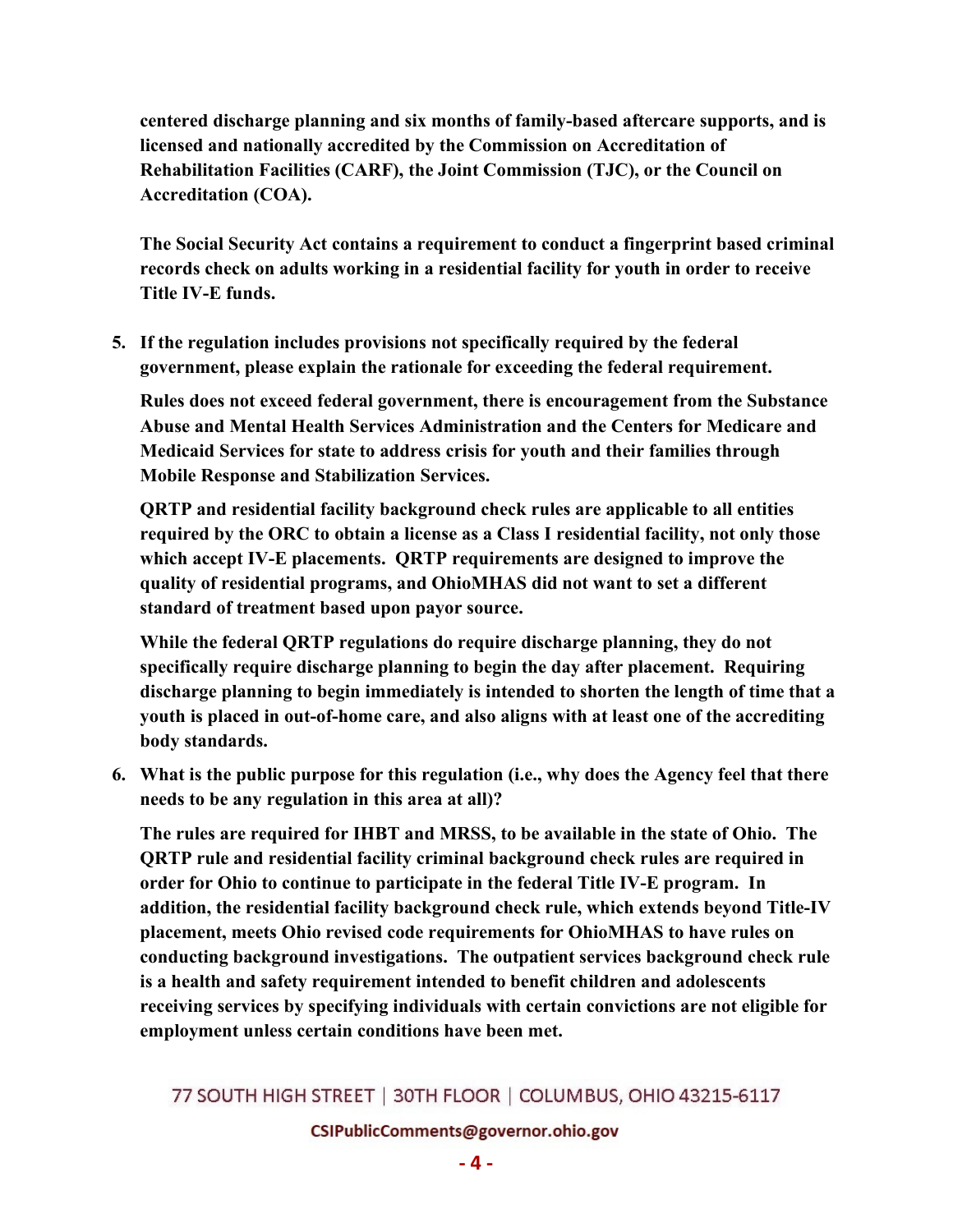**7. How will the Agency measure the success of this regulation in terms of outputs and/or outcomes?**

**The Department monitors the number of providers of this service and the demand for the service.** 

**8. Are any of the proposed rules contained in this rule package being submitted pursuant to R.C. 101.352, 101.353, 106.032, 121.93, or 121.931? If yes, please specify the rule number(s), the specific R.C. section requiring this submission, and a detailed explanation. No.**

#### **Development of the Regulation**

**9. Please list the stakeholders included by the Agency in the development or initial review of the draft regulation.** 

**If applicable, please include the date and medium by which the stakeholders were initially contacted.**

**Included stakeholders includes Alcohol, Drug Addiction, and Mental Health Services Boards, Provider Agencies, and families. Several stakeholders meeting were held on April 22, 2021; May 17, 2021; May 27, 2021 and June 1, 2021**

**10. What input was provided by the stakeholders, and how did that input affect the draft regulation being proposed by the Agency?**

**Stakeholders provided input via a letter to the state the state responded and incorporated stakeholder's feedback in the draft rule.** 

**11. What scientific data was used to develop the rule or the measurable outcomes of the rule? How does this data support the regulation being proposed?**

**Consultation date from states that have implemented MRSS, i.e Connecticut, New Jersey, Milwaukie, and technical assistance from the University of Maryland on data related to other states as well as a scientific report from SAMHSA (** 

**[https://store.samhsa.gov/sites/default/files/SAMHSA\\_Digital\\_Download/PEP20-08-01-](https://store.samhsa.gov/sites/default/files/SAMHSA_Digital_Download/PEP20-08-01-001%20PDF.pdf) [001%20PDF.pdf](https://store.samhsa.gov/sites/default/files/SAMHSA_Digital_Download/PEP20-08-01-001%20PDF.pdf) ;** 

**[https://www.nasmhpd.org/sites/default/files/SAMSHA%20Publication%20on%20Effec](https://www.nasmhpd.org/sites/default/files/SAMSHA%20Publication%20on%20Effectiveness%20%26%20Cost-Effectiveness%20of%2C%20and%20Funding%20Strategies%20for%2C%20Crisis%20Services%206-5-14_8.pdf) [tiveness%20%26%20Cost-](https://www.nasmhpd.org/sites/default/files/SAMSHA%20Publication%20on%20Effectiveness%20%26%20Cost-Effectiveness%20of%2C%20and%20Funding%20Strategies%20for%2C%20Crisis%20Services%206-5-14_8.pdf)**

**[Effectiveness%20of%2C%20and%20Funding%20Strategies%20for%2C%20Crisis%](https://www.nasmhpd.org/sites/default/files/SAMSHA%20Publication%20on%20Effectiveness%20%26%20Cost-Effectiveness%20of%2C%20and%20Funding%20Strategies%20for%2C%20Crisis%20Services%206-5-14_8.pdf) [20Services%206-5-14\\_8.pdf](https://www.nasmhpd.org/sites/default/files/SAMSHA%20Publication%20on%20Effectiveness%20%26%20Cost-Effectiveness%20of%2C%20and%20Funding%20Strategies%20for%2C%20Crisis%20Services%206-5-14_8.pdf)**

**12. What alternative regulations (or specific provisions within the regulation) did the Agency consider, and why did it determine that these alternatives were not appropriate? If none, why didn't the Agency consider regulatory alternatives?**

77 SOUTH HIGH STREET | 30TH FLOOR | COLUMBUS, OHIO 43215-6117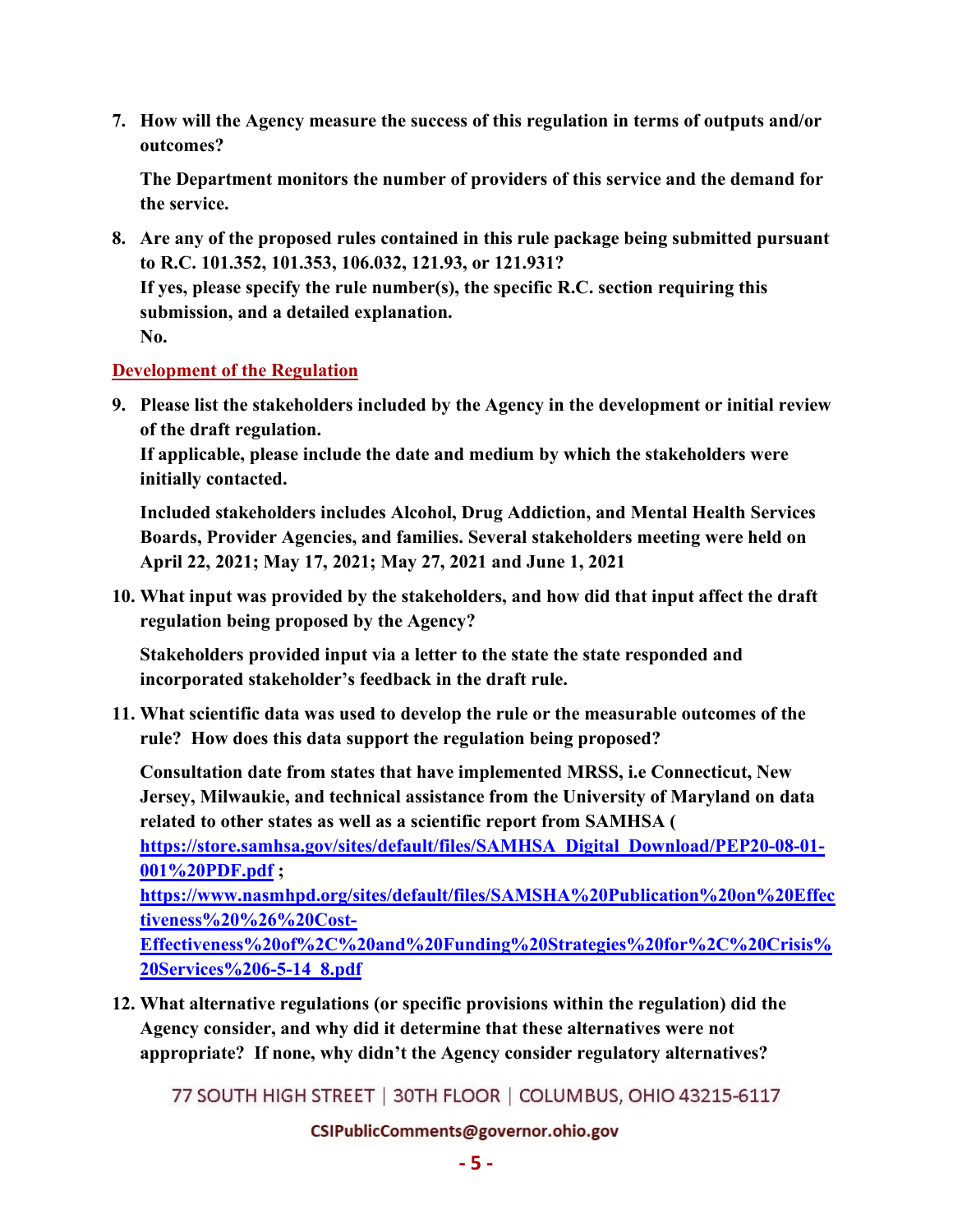**Not applicable.** 

**13. Did the Agency specifically consider a performance-based regulation? Please explain. Performance-based regulations define the required outcome, but don't dictate the process the regulated stakeholders must use to achieve compliance.**

**Rule is performance based.** 

**14. What measures did the Agency take to ensure that this regulation does not duplicate an existing Ohio regulation?** 

**OhioMHAS is the regulator of Mental Health and Addiction services by statute.**

**15. Please describe the Agency's plan for implementation of the regulation, including any measures to ensure that the regulation is applied consistently and predictably for the regulated community.**

**The Department has been active in discussing the proposed changes with stakeholders, and will continue that communication throughout the rule amendment process.** 

# **Adverse Impact to Business**

- **16. Provide a summary of the estimated cost of compliance with the rule. Specifically, please do the following:**
	- **a. Identify the scope of the impacted business community; and This rule will apply to any provider of mental health and addiction services that wishes to provide this type of service.**
	- **b. Identify the nature of all adverse impact (e.g., fees, fines, employer time for compliance,); and**

**Providers must meet the requirements of the rule.**

**c. Quantify the expected adverse impact from the regulation.** 

 **The adverse impact can be quantified in terms of dollars, hours to comply, or other factors; and may be estimated for the entire regulated population or for a "representative business." Please include the source for your information/estimated impact.**

 **It is estimated an increase in the workforce as the State is assessing and investing in the current and projected workforce landscape to identify strategies to reduce the gaps in supply and demand for behavioral health.**

**While there is a cost for a provider to conduct a fingerprint based criminal background check, this is a rule modification and not a new regulation, therefore it is not expected to increase the cost.**

**For the QRTP trauma-informed care training requirement, the training certificate referenced in the revised rule is available free of charge.**

77 SOUTH HIGH STREET | 30TH FLOOR | COLUMBUS, OHIO 43215-6117